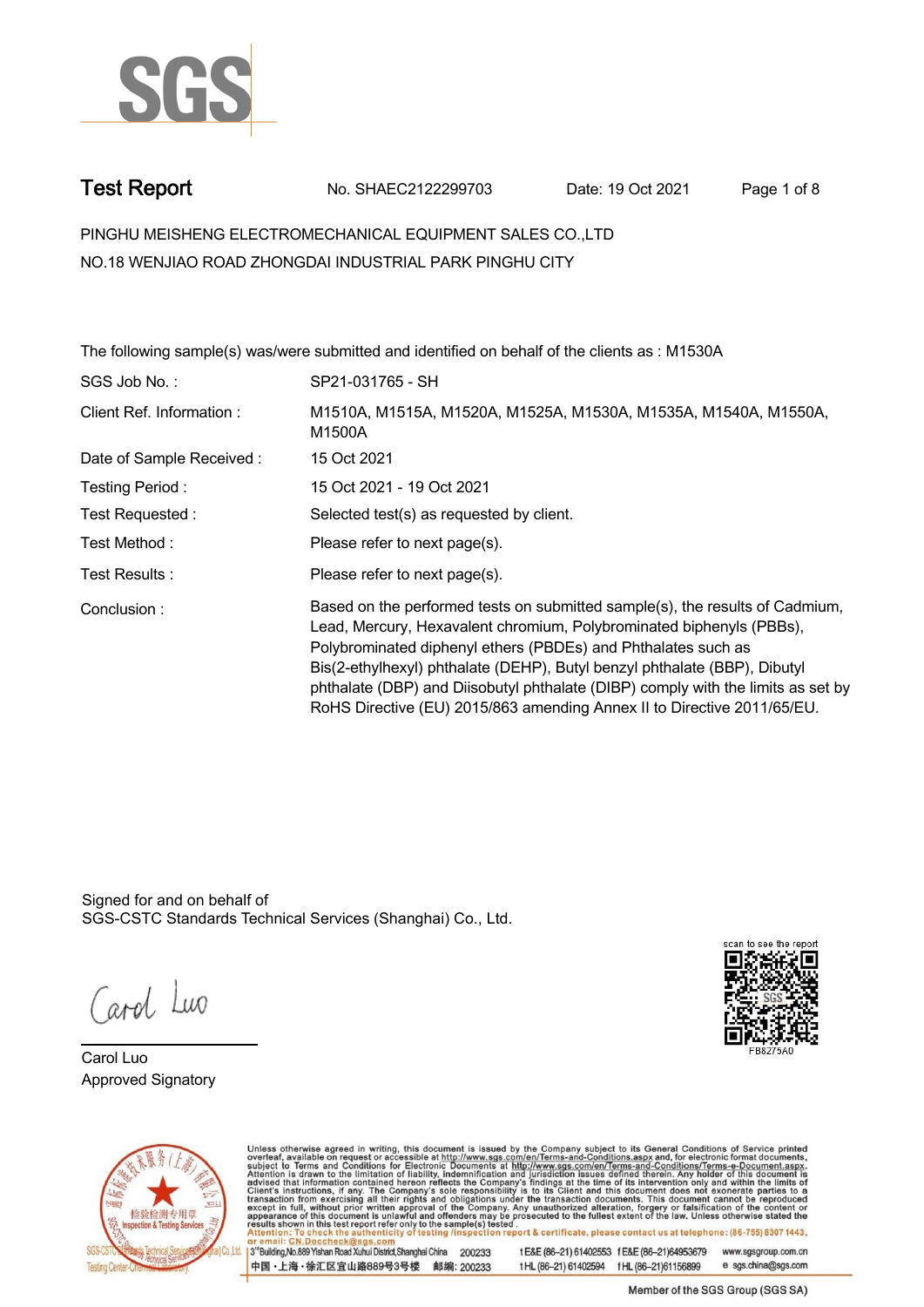

**Test Report. No. SHAEC2122299703 Date: 19 Oct 2021. Page 2 of 8.**

**Test Results :.**

**Test Part Description : .**

| Specimen No.    | SGS Sample ID    | <b>Description</b> |  |
|-----------------|------------------|--------------------|--|
| SN <sub>1</sub> | SHA21-222997.002 | White grain        |  |

- **Remarks :.(1) 1 mg/kg = 0.0001% .**
	- **(2) MDL = Method Detection Limit .**
	- **(3) ND = Not Detected ( < MDL ) .**
	- **(4) "-" = Not Regulated .**

## **RoHS Directive (EU) 2015/863 amending Annex II to Directive 2011/65/EU.**

**Test Method :. With reference to IEC 62321-4:2013+AMD1:2017, IEC62321-5:2013, IEC62321-7-2:2017, IEC 62321-6:2015 and IEC62321-8:2017, analyzed by ICP-OES, UV-Vis and GC-MS. .**

| Test Item(s)                 | Limit          | <u>Unit</u> | <b>MDL</b>               | <u>002</u> |
|------------------------------|----------------|-------------|--------------------------|------------|
| Cadmium (Cd)                 | 100            | mg/kg       | $\overline{2}$           | <b>ND</b>  |
| Lead (Pb)                    | 1000           | mg/kg       | $\overline{2}$           | 5          |
| Mercury (Hg)                 | 1000           | mg/kg       | $\overline{2}$           | <b>ND</b>  |
| Hexavalent Chromium (Cr(VI)) | 1000           | mg/kg       | 8                        | ND         |
| Sum of PBBs                  | 1000           | mg/kg       | $\overline{\phantom{a}}$ | ND         |
| Monobromobiphenyl            |                | mg/kg       | 5                        | <b>ND</b>  |
| Dibromobiphenyl              | -              | mg/kg       | 5                        | ND         |
| Tribromobiphenyl             | -              | mg/kg       | 5                        | <b>ND</b>  |
| Tetrabromobiphenyl           | $\overline{a}$ | mg/kg       | 5                        | ND         |
| Pentabromobiphenyl           | -              | mg/kg       | 5                        | ND         |
| Hexabromobiphenyl            | -              | mg/kg       | 5                        | <b>ND</b>  |
| Heptabromobiphenyl           | $\overline{a}$ | mg/kg       | 5                        | ND.        |
| Octabromobiphenyl            | -              | mg/kg       | 5                        | <b>ND</b>  |
| Nonabromobiphenyl            |                | mg/kg       | 5                        | <b>ND</b>  |
| Decabromobiphenyl            |                | mg/kg       | 5                        | <b>ND</b>  |
| Sum of PBDEs                 | 1000           | mg/kg       | $\overline{\phantom{a}}$ | <b>ND</b>  |
| Monobromodiphenyl ether      | -              | mg/kg       | 5                        | ND         |
| Dibromodiphenyl ether        | -              | mg/kg       | 5                        | ND         |
| Tribromodiphenyl ether       | $\overline{a}$ | mg/kg       | 5                        | ND         |
| Tetrabromodiphenyl ether     |                | mg/kg       | 5                        | ND         |



Unless otherwise agreed in writing, this document is issued by the Company subject to its General Conditions of Service printed overleaf, available on request or accessible at http://www.sgs.com/en/Terms-and-Conditions.asp

3<sup>rd</sup> Building, No.889 Yishan Road Xuhui District, Shanghai China 200233 中国·上海·徐汇区宜山路889号3号楼 邮编: 200233 tE&E (86-21) 61402553 fE&E (86-21)64953679 www.sgsgroup.com.cn

t HL (86-21) 61402594 f HL (86-21) 61156899 e sgs.china@sgs.com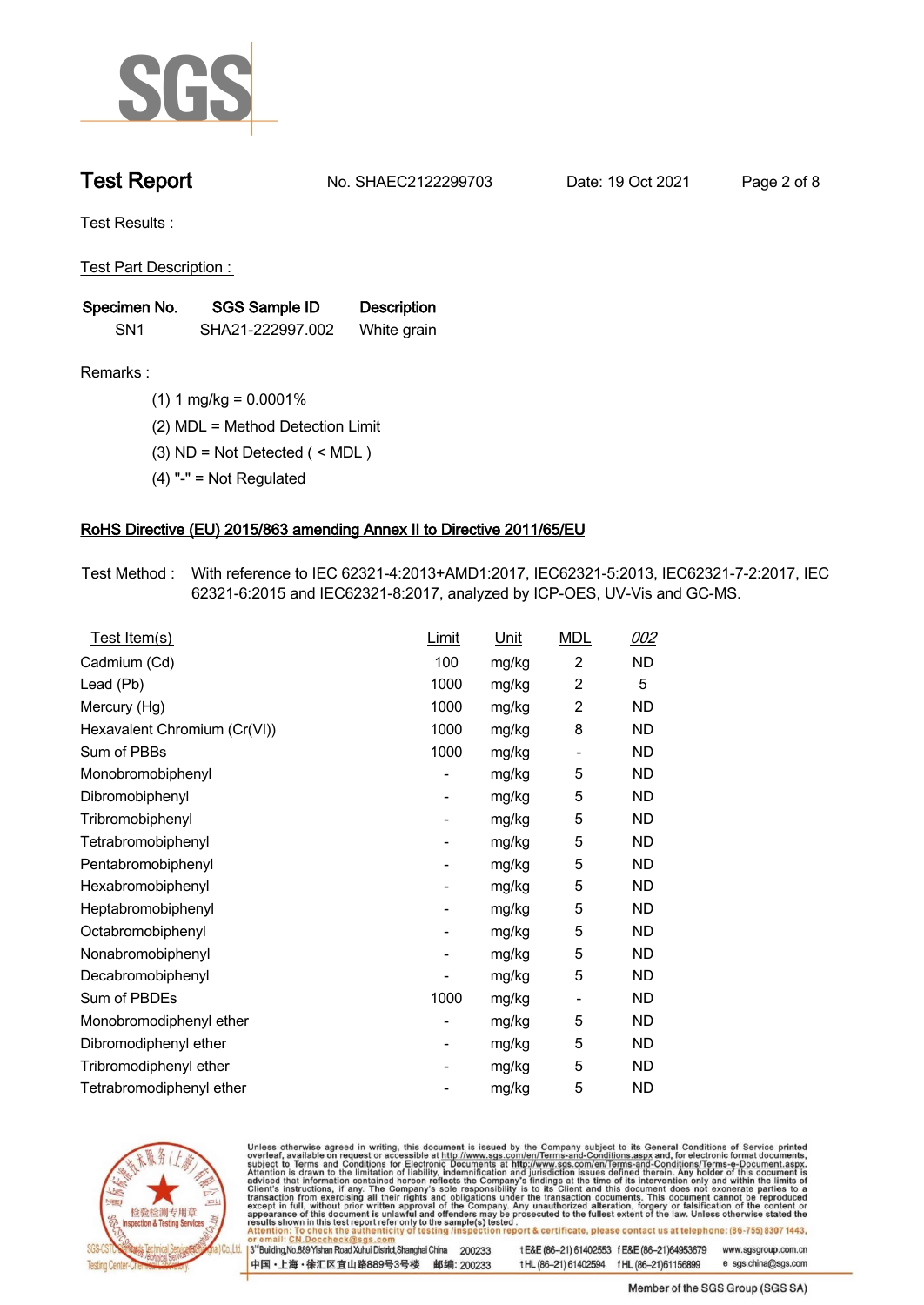

| <b>Test Report</b>                | No. SHAEC2122299703      |             |            | Date: 19 Oct 2021 | Page 3 of 8 |
|-----------------------------------|--------------------------|-------------|------------|-------------------|-------------|
| Test Item(s)                      | <b>Limit</b>             | <u>Unit</u> | <b>MDL</b> | 002               |             |
| Pentabromodiphenyl ether          | -                        | mg/kg       | 5          | <b>ND</b>         |             |
| Hexabromodiphenyl ether           | $\overline{\phantom{a}}$ | mg/kg       | 5          | ND.               |             |
| Heptabromodiphenyl ether          | -                        | mg/kg       | 5          | ND.               |             |
| Octabromodiphenyl ether           | -                        | mg/kg       | 5          | <b>ND</b>         |             |
| Nonabromodiphenyl ether           | $\overline{\phantom{a}}$ | mg/kg       | 5          | <b>ND</b>         |             |
| Decabromodiphenyl ether           | -                        | mg/kg       | 5          | <b>ND</b>         |             |
| Di-butyl Phthalate (DBP)          | 1000                     | mg/kg       | 50         | <b>ND</b>         |             |
| Benzyl Butyl Phthalate (BBP)      | 1000                     | mg/kg       | 50         | ND.               |             |
| Di-2-Ethyl Hexyl Phthalate (DEHP) | 1000                     | mg/kg       | 50         | <b>ND</b>         |             |
| Diisobutyl Phthalates (DIBP)      | 1000                     | mg/kg       | 50         | <b>ND</b>         |             |

**Notes :.**

- **(1) The maximum permissible limit is quoted from RoHS Directive (EU) 2015/863. IEC 62321 series is equivalent to EN 62321 series https://www.cenelec.eu/dyn/www/f?p=104:30:1742232870351101::::FSP\_ORG\_ID,FSP\_LANG\_ID: 1258637,25**
- **(2) The restriction of DEHP, BBP, DBP and DIBP shall apply to medical devices, including in vitro medical devices, and monitoring and control instruments,including industrial monitoring and control instruments, from 22 July 2021. .**



Unless otherwise agreed in writing, this document is issued by the Company subject to its General Conditions of Service printed overleaf, available on request or accessible at http://www.sgs.com/en/Terms-and-Conditions.asp

3<sup>rd</sup>Building, No.889 Yishan Road Xuhui District, Shanghai China 200233 中国·上海·徐汇区宜山路889号3号楼 邮编: 200233 t E&E (86-21) 61402553 f E&E (86-21)64953679

www.sgsgroup.com.cn e sgs.china@sgs.com t HL (86-21) 61402594 f HL (86-21) 61156899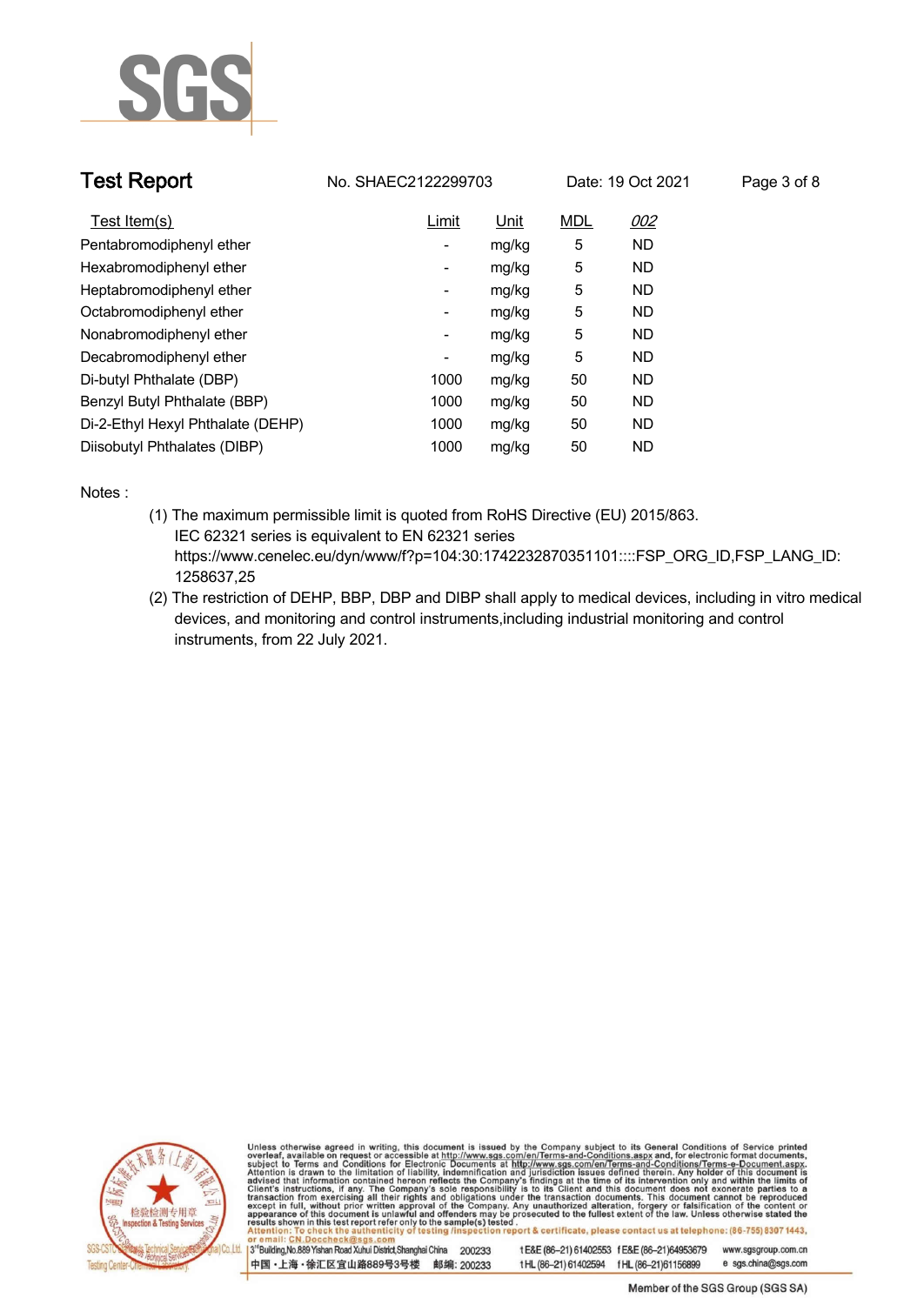

**Test Report. No. SHAEC2122299703 Date: 19 Oct 2021. Page 4 of 8.**

## **ATTACHMENTS**

## **Elements (IEC62321) Testing Flow Chart**

1) These samples were dissolved totally by pre-conditioning method according to below flow chart.





Unless otherwise agreed in writing, this document is issued by the Company subject to its General Conditions of Service printed overleaf, available on request or accessible at http://www.sgs.com/en/Terms-and-Conditions.asp

3<sup>rd</sup> Building, No.889 Yishan Road Xuhui District, Shanghai China 200233 中国·上海·徐汇区宜山路889号3号楼 邮编: 200233 tE&E (86-21) 61402553 fE&E (86-21)64953679 www.sgsgroup.com.cn e sgs.china@sgs.com t HL (86-21) 61402594 f HL (86-21) 61156899

Member of the SGS Group (SGS SA)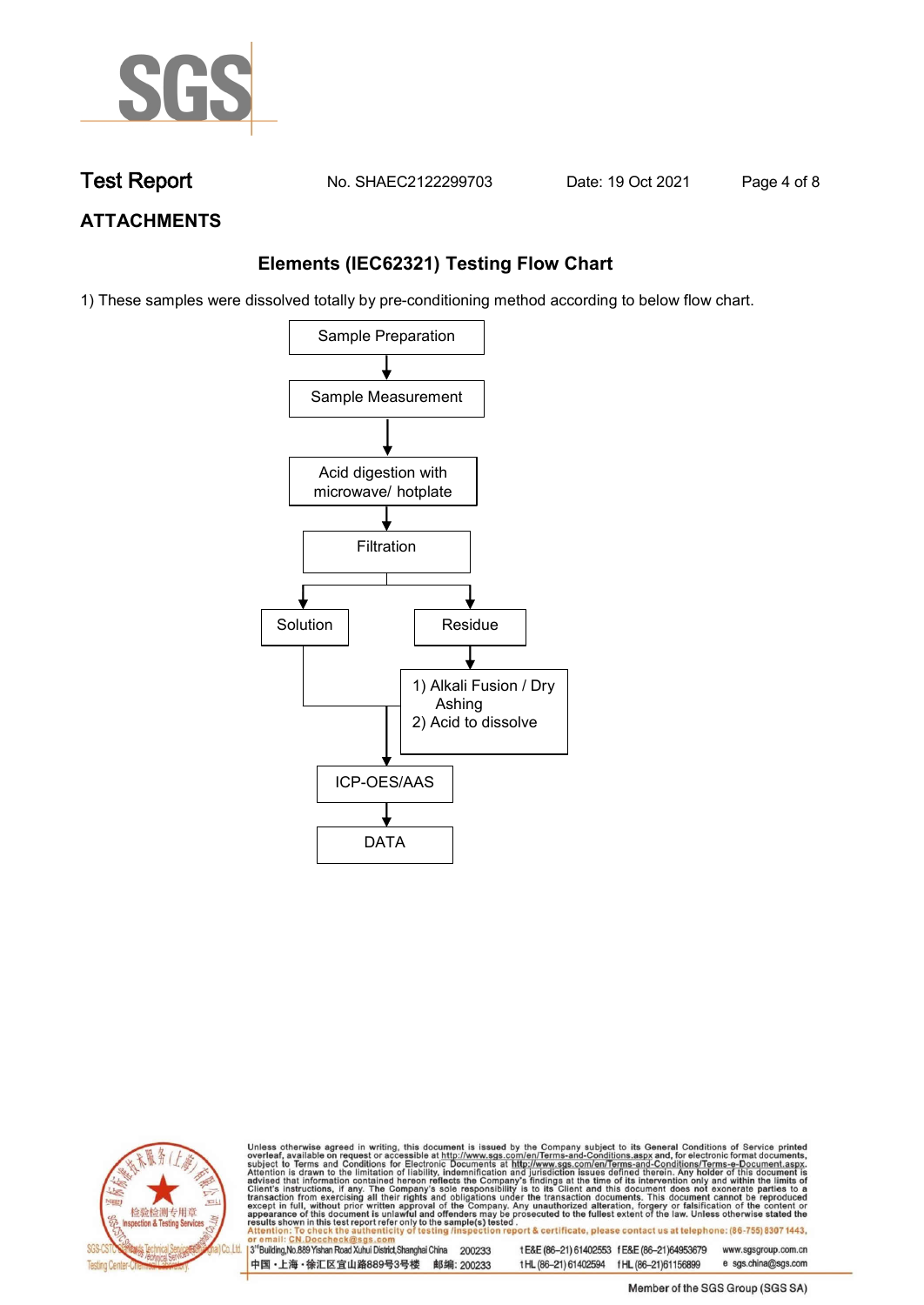

**Test Report. No. SHAEC2122299703 Date: 19 Oct 2021. Page 5 of 8.**

## **ATTACHMENTS**

## **Hexavalent Chromium (Cr(VI)) Testing Flow Chart**





Unless otherwise agreed in writing, this document is issued by the Company subject to its General Conditions of Service printed overleaf, available on request or accessible at http://www.sgs.com/en/Terms-and-Conditions.asp

3<sup>rd</sup> Building, No.889 Yishan Road Xuhui District, Shanghai China 200233 中国·上海·徐汇区宜山路889号3号楼 邮编: 200233 tE&E (86-21) 61402553 fE&E (86-21)64953679 www.sgsgroup.com.cn

t HL (86-21) 61402594 f HL (86-21) 61156899 Member of the SGS Group (SGS SA)

e sgs.china@sgs.com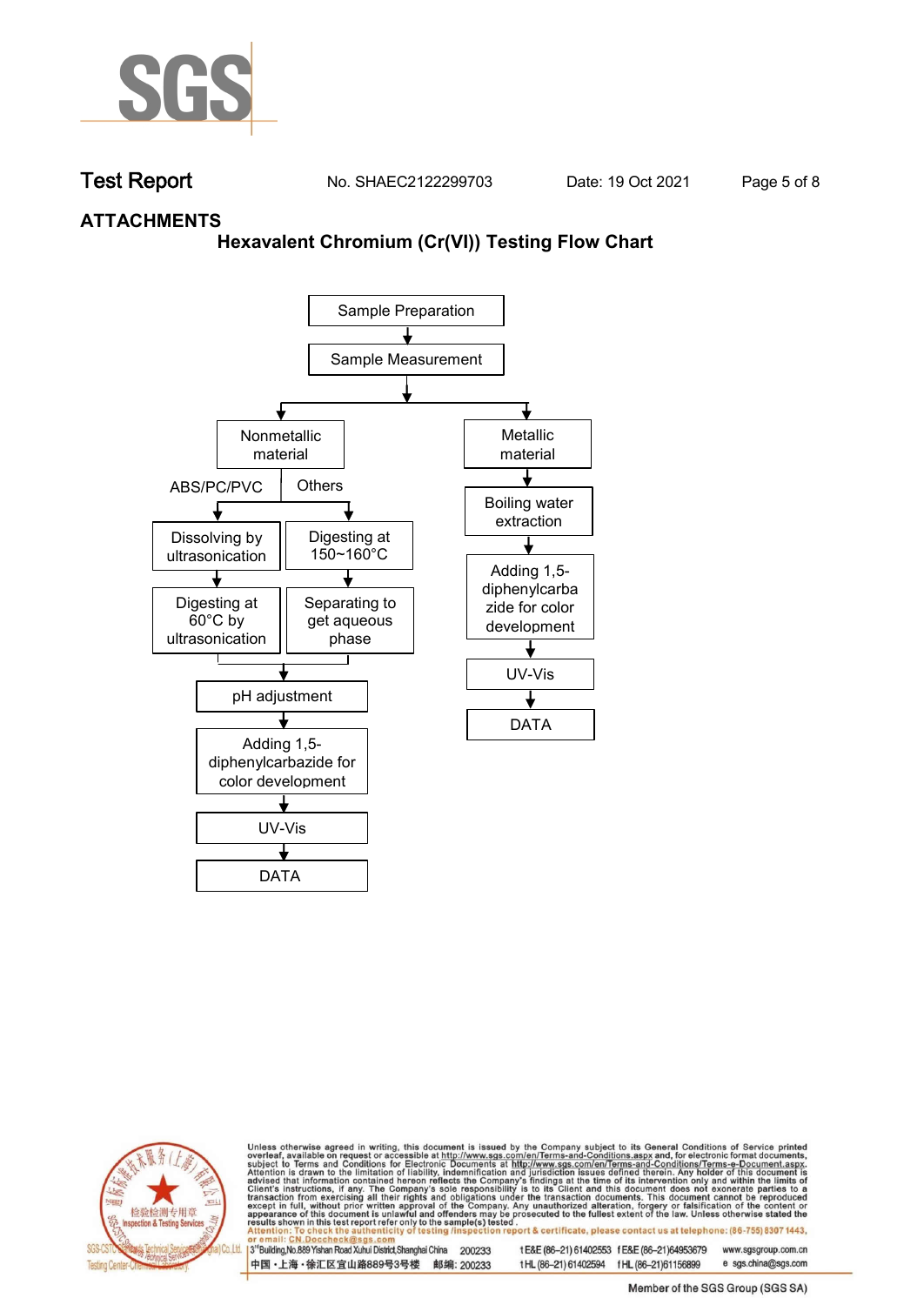

**Test Report. No. SHAEC2122299703 Date: 19 Oct 2021. Page 6 of 8.**

**ATTACHMENTS**

## **PBBs/PBDEs Testing Flow Chart**





Unless otherwise agreed in writing, this document is issued by the Company subject to its General Conditions of Service printed overleaf, available on request or accessible at http://www.sgs.com/en/Terms-and-Conditions.asp

3<sup>'</sup>Building, No.889 Yishan Road Xuhui District, Shanghai China 200233 中国·上海·徐汇区宜山路889号3号楼 邮编: 200233

tE&E (86-21) 61402553 fE&E (86-21)64953679 www.sgsgroup.com.cn

t HL (86-21) 61402594 f HL (86-21) 61156899 e sgs.china@sgs.com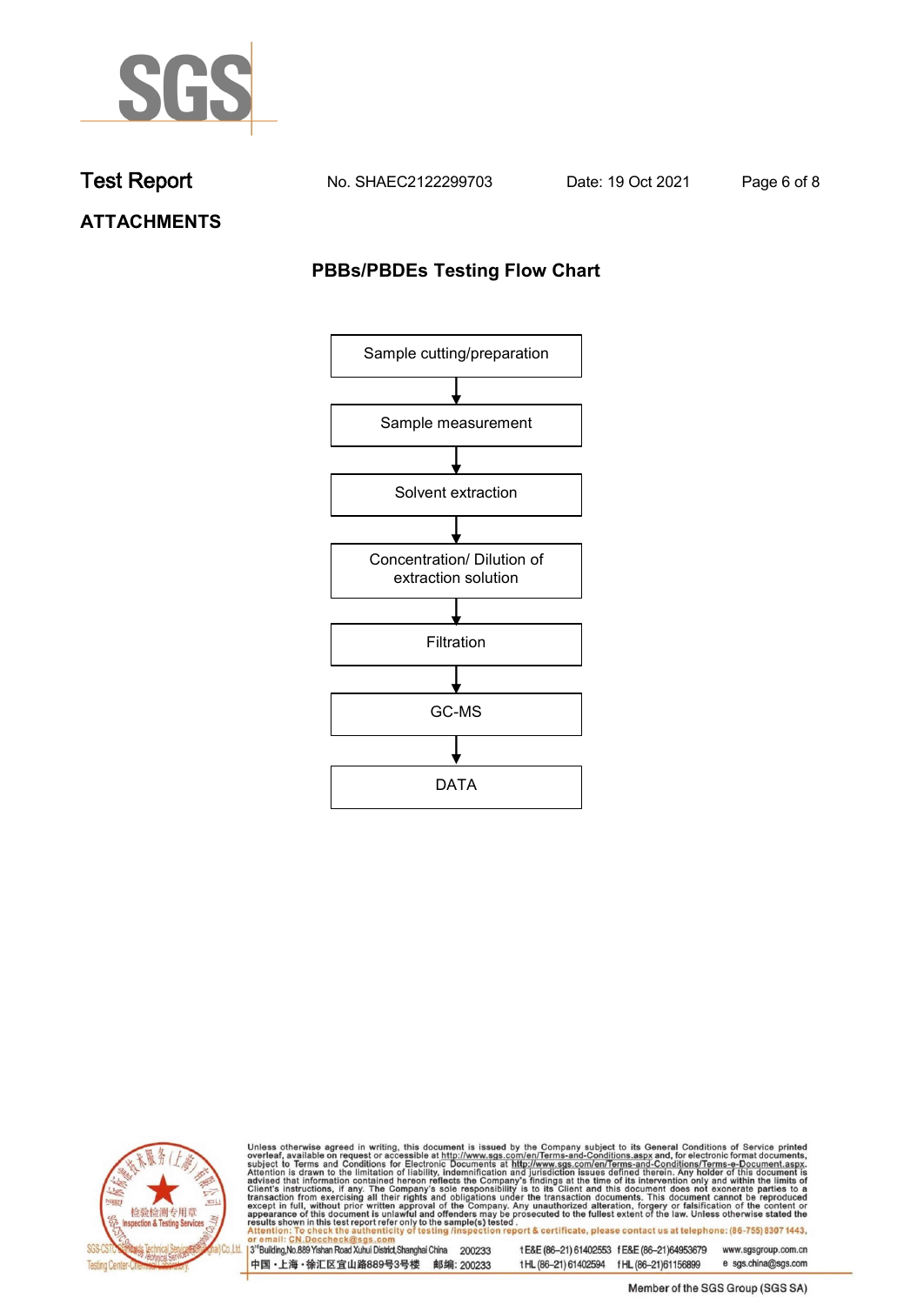

**Test Report. No. SHAEC2122299703 Date: 19 Oct 2021. Page 7 of 8.**

# **ATTACHMENTS**

## **Phthalates Testing Flow Chart**





Unless otherwise agreed in writing, this document is issued by the Company subject to its General Conditions of Service printed overleaf, available on request or accessible at http://www.sgs.com/en/Terms-and-Conditions.asp

3<sup>'</sup>Building, No.889 Yishan Road Xuhui District, Shanghai China 200233 中国·上海·徐汇区宜山路889号3号楼 邮编: 200233

tE&E (86-21) 61402553 fE&E (86-21)64953679 www.sgsgroup.com.cn

e sgs.china@sgs.com t HL (86-21) 61402594 f HL (86-21) 61156899